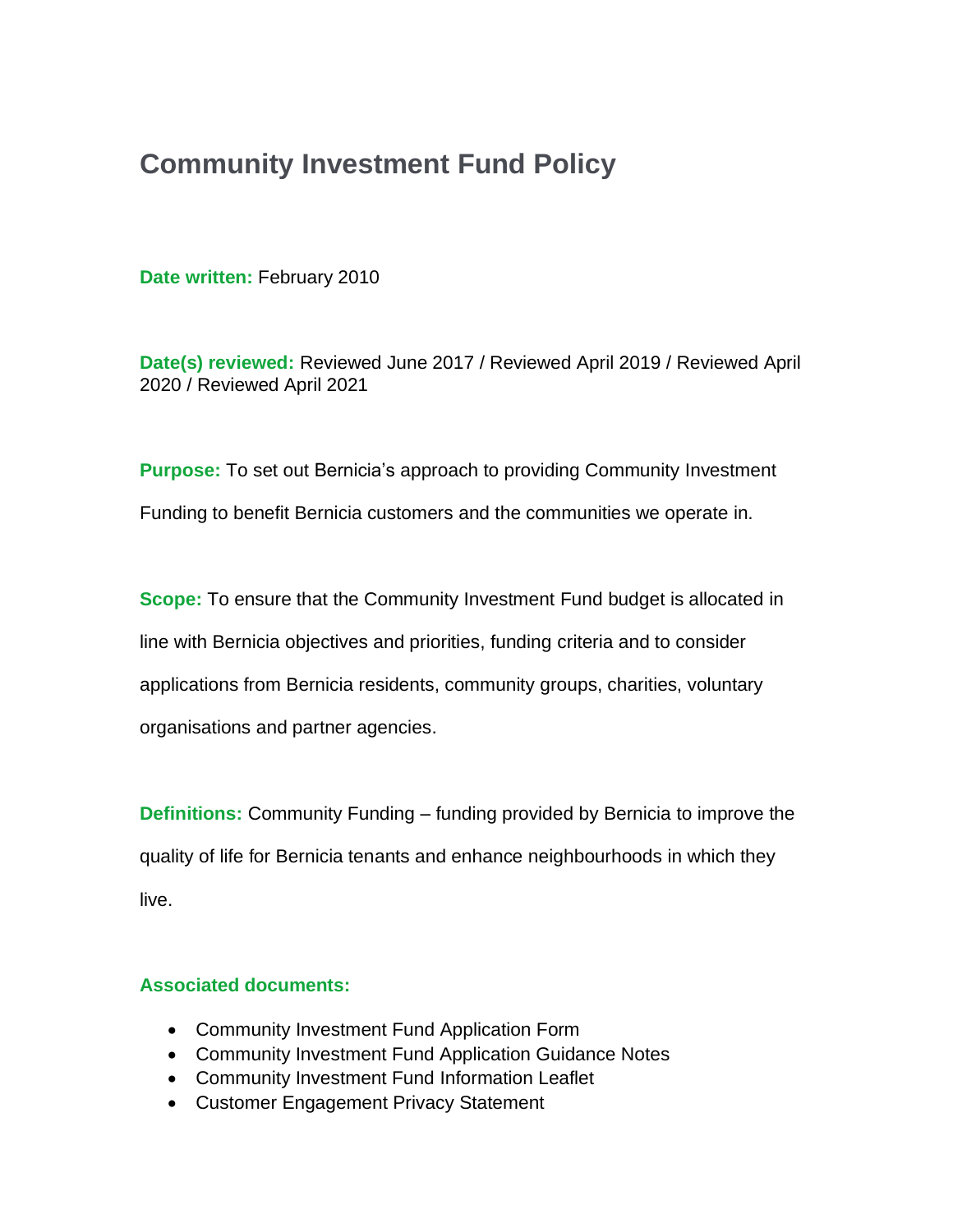**Date for review:** April 2023

**Responsibility:** Customer Engagement Team Officers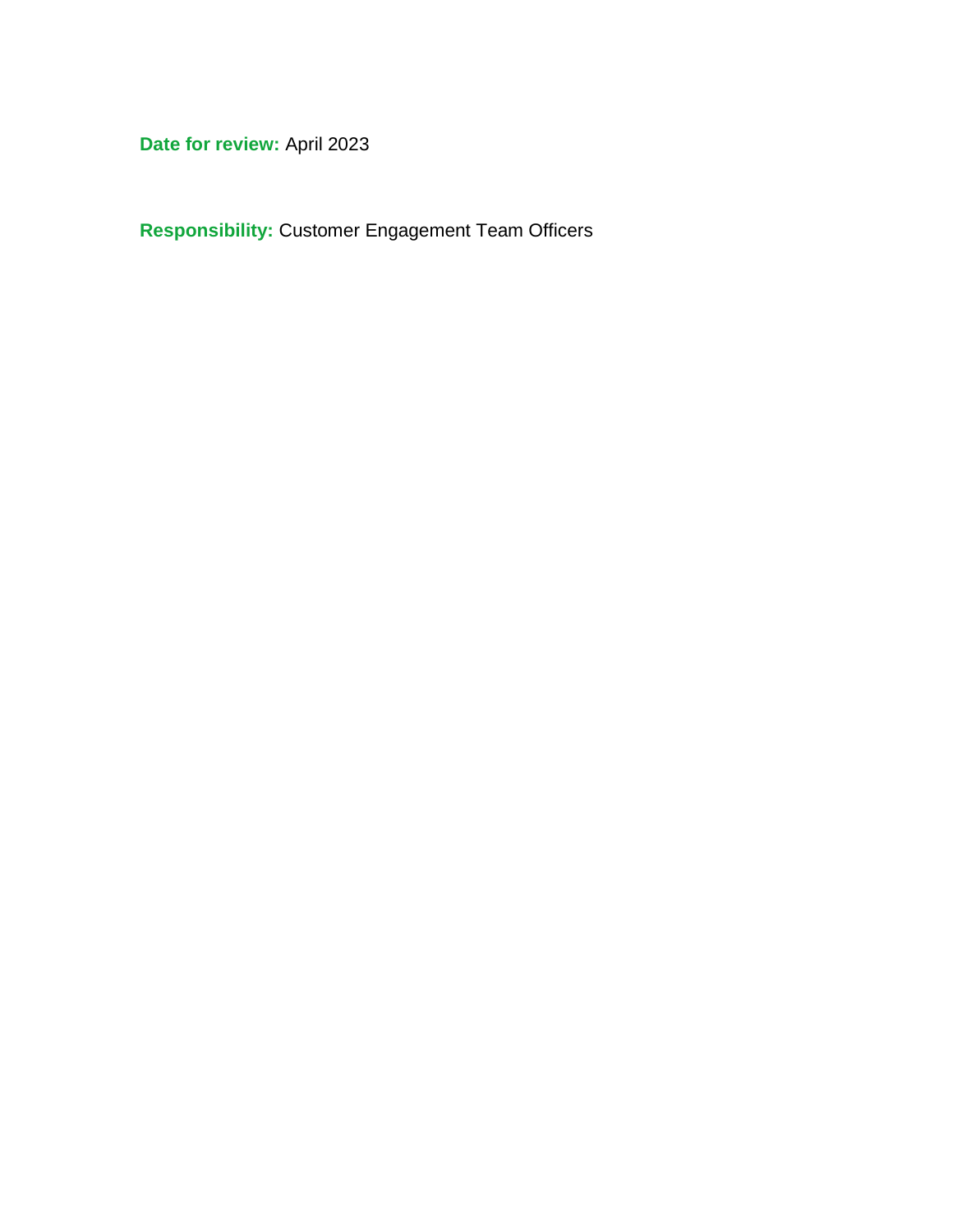## **Policy**

#### **1. Introduction**

- 1.1 Bernicia is committed to adding Social Value for its tenants and neighbourhoods. This policy sets out how the Community Investment Fund will contribute to this commitment.
- 1.2 A dedicated budget for Community Investment will be provided annually at the start of each financial year.

1.3 Projects funded should fit within one or more of the following priority themes:

- Health and wellbeing
- Supporting communities
- Employment, skills and training
- Financial well-being

## **2. Policy statements**

- 2.1 Bernicia residents, community groups, charities, voluntary organisations and partner agencies can apply for Community Investment Funding.
- 2.2 A Community Investment Group, made up of Bernicia tenants and leaseholders will oversee expenditure against this budget in line with agreed priorities and objectives.
- 2.3 We will only consider a maximum of 2 applications per scheme/unit/estate in any financial year. Where there is a second submission, successful funding award will be dependent on nature of application and criteria suitability.
- 2.4 We will only accept applications which benefit the majority of residents. Those for individual gain will not be accepted.
- 2.5 Community Groups making funding applications must have a form of constitution with associated financial arrangements.
- 2.6 If a bid is made for a community day or group activity, the applicant must show that a level of match funding is being carried out and how the activity will support continued social inclusion.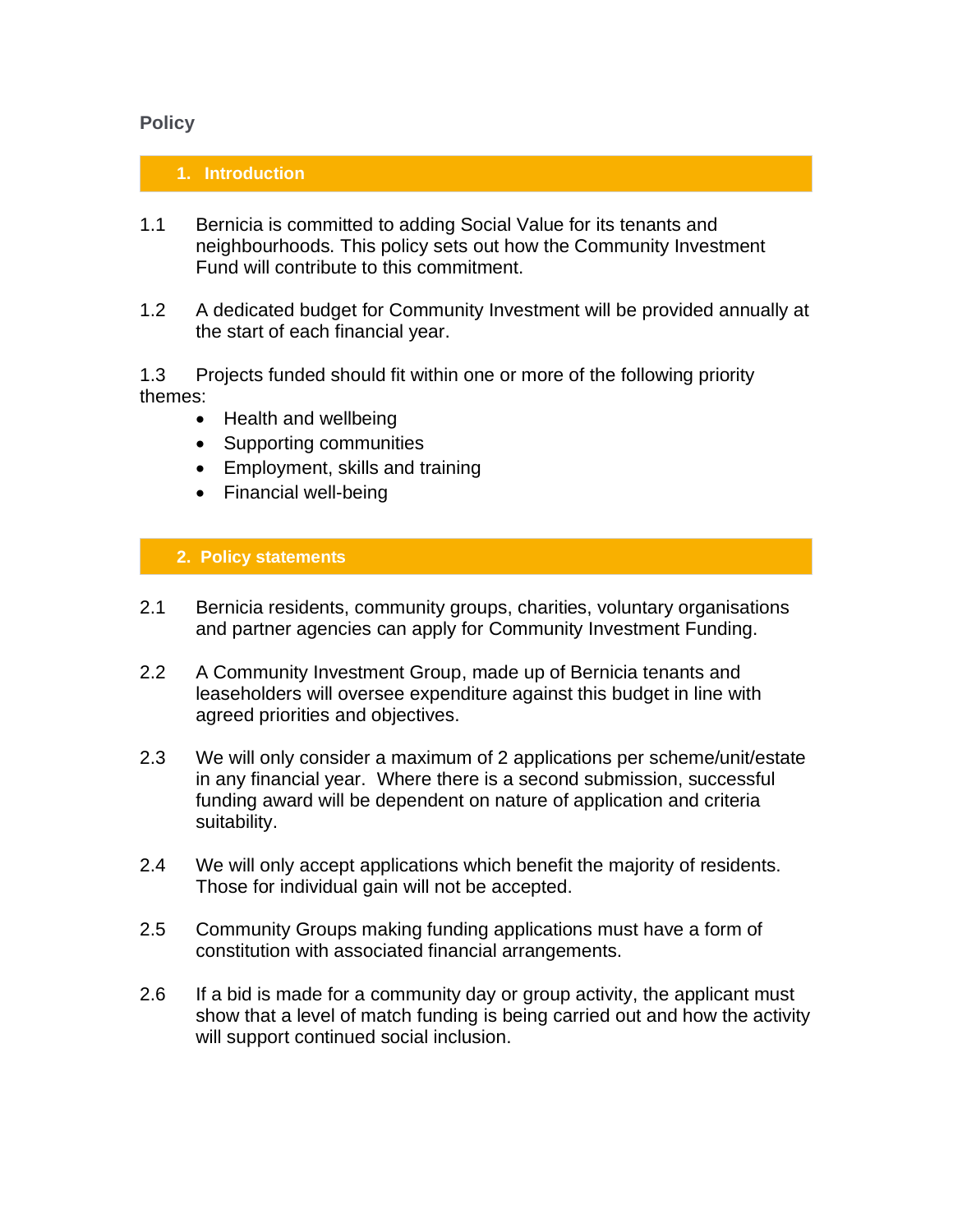- 2.7 Applications which do not meet our commitment to equality and diversity, which are the statutory responsibility of others and that do not provide outcomes for tenants and the community, will not be considered.
- 2.8 Where possible, the number of tenants and residents affected by the requested funding should be identified in the application.
- 2.9 We reserve the right to refuse an application prior to discussion with the Community Investment Group, if it is considered to have no sustainability, longevity or value to the community.
- 2.10 Any on costs (for example, maintenance and insurance) for equipment or landscaping must be taken into consideration during all phases of the application.
- 2.11 We will seek technical advice to ensure requests conform to current health and safety regulations and are fit for purpose.
- 2.12 Only qualified/approved trades and contractors will carry out works.
- 2.13 We will request 2 quotes for all funding.
- 2.14 Members of the Community Investment Group directly involved with an application will be asked not to be present when that particular application is being considered.
- 2.15 The outcome of any request will be provided (in addition to any telephone calls) to the principal applicant in writing.
- 2.16 Applications which are rejected will not be reconsidered and a new amended application will be required for re-submission.

#### **Discretionary**

2.17 Funding applications up to £300 can be agreed by the Customer Engagement Team and reported to the Community Investment Group.

Using the criteria set out in the policy, the Customer Engagement Team can make a decision as to whether an application will be of benefit to an estate or community.

The Community Investment Group, although not directly involved, will be informed of these grants.

2.18 Applications above £300 will be agreed by the Community Investment Group.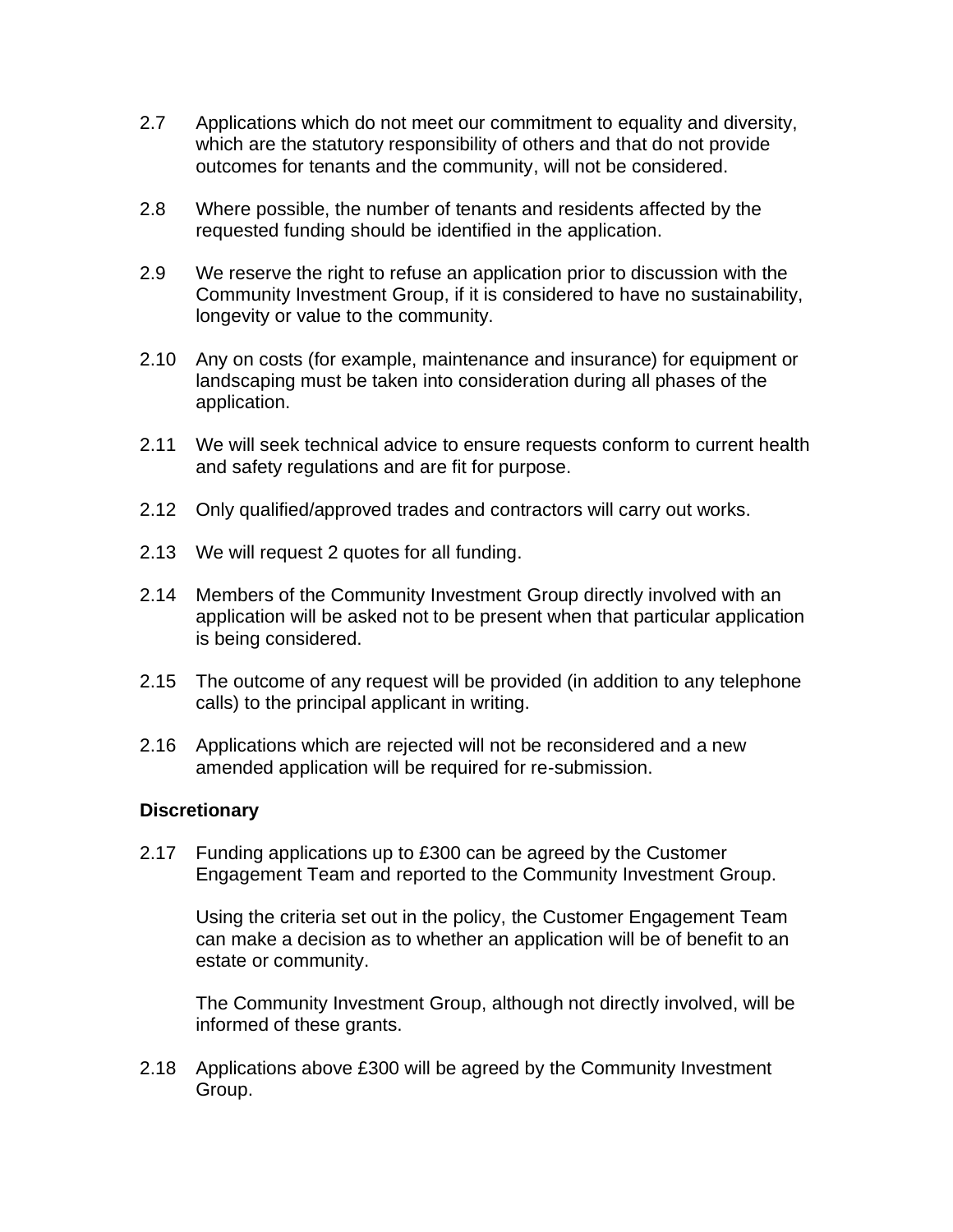If an application needs a response before the next scheduled meeting, group members in the area the application relates to will get together to consider and approve them and a report on decisions will be taken to the whole group.

Any application above £1,000 must be agreed by the whole group.

2.19 The total amount of budget for Small Grants will be £10,000 per year. This may be varied on approval by the Community Investment Group. Community groups can apply for local community events and activities for example, garden projects or community fun days.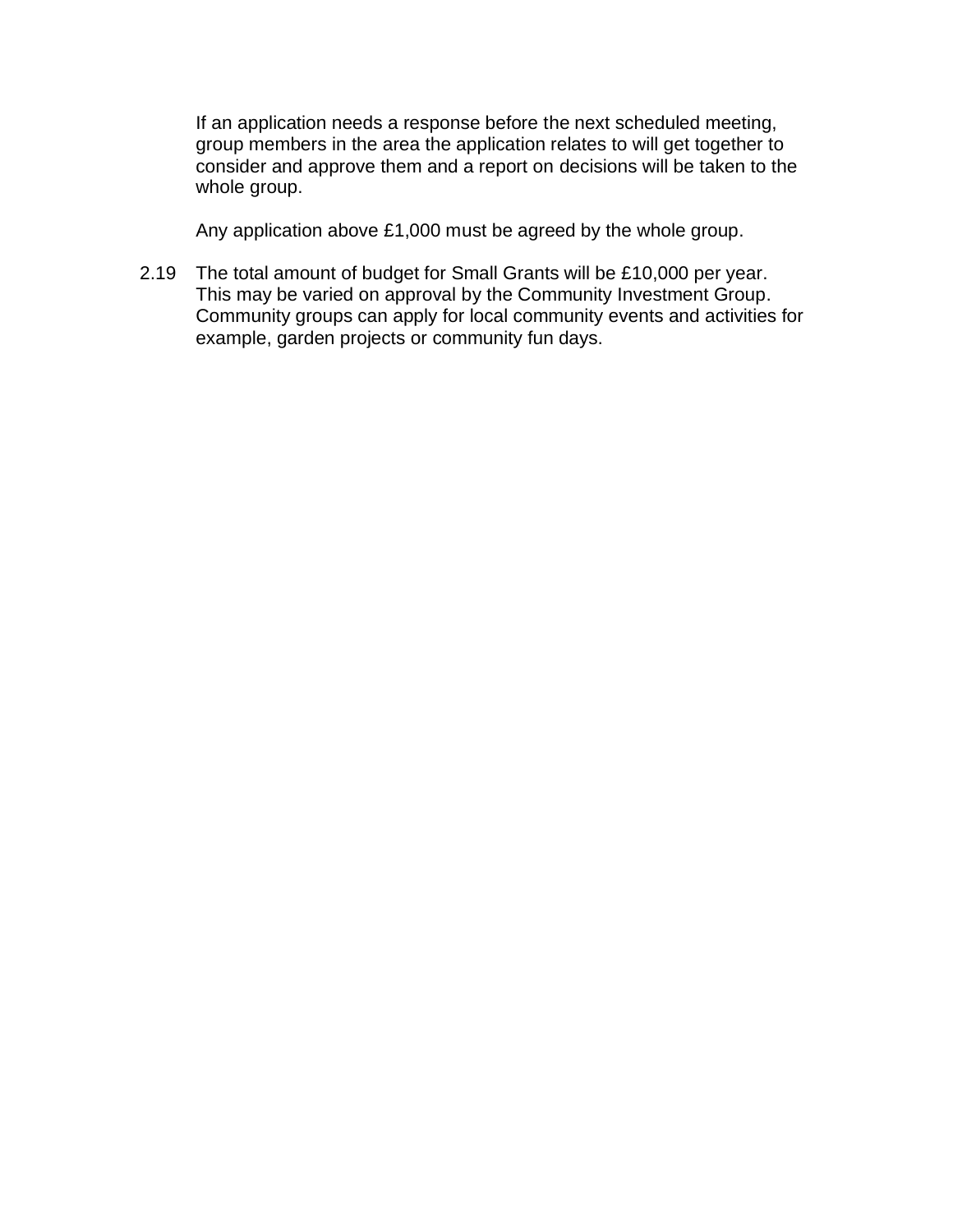# **Strategic**

2.20 A proportion of the Community Investment budget will be reserved to support objectives/priorities within Bernicia's Corporate Strategy and/or Annual Plans. This will include larger projects that can provide significant outcomes for our tenants through partnership work.

The Community Investment budget is aimed at helping us deliver on the 4 key objectives within our corporate plan 'Housing People, Helping People', particularly our investment in homes and communities:

- Delivering an exceptional housing service
- Investing in homes, neighbourhoods and communities
- Building an effective organisation
- Helping to deliver the regional agenda

#### **3. Responsibility and implementation**

- 3.1 The Customer Engagement Team (referred to as the 'Grant Facilitators') will be responsible for implementing this policy.
- 3.2 The Customer Engagement Team will oversee the application process and support tenants in applying for funding.
- 3.3 The Customer Engagement Team will work closely with the Community Investment Group when considering relevant applications.

## **4. Actioning the policy**

4.1 This policy will be actioned every time there is a request for Community Investment Funding.

#### **5. Monitoring the policy**

- 5.1 The Customer Engagement Team will monitor applications to ensure funding is awarded fairly and correctly.
- 5.2 A review will be carried out on an annual basis or when there is any change to the funding process.

#### **6. Resources**

6.1 There are currently no resource implications as a result of this policy.